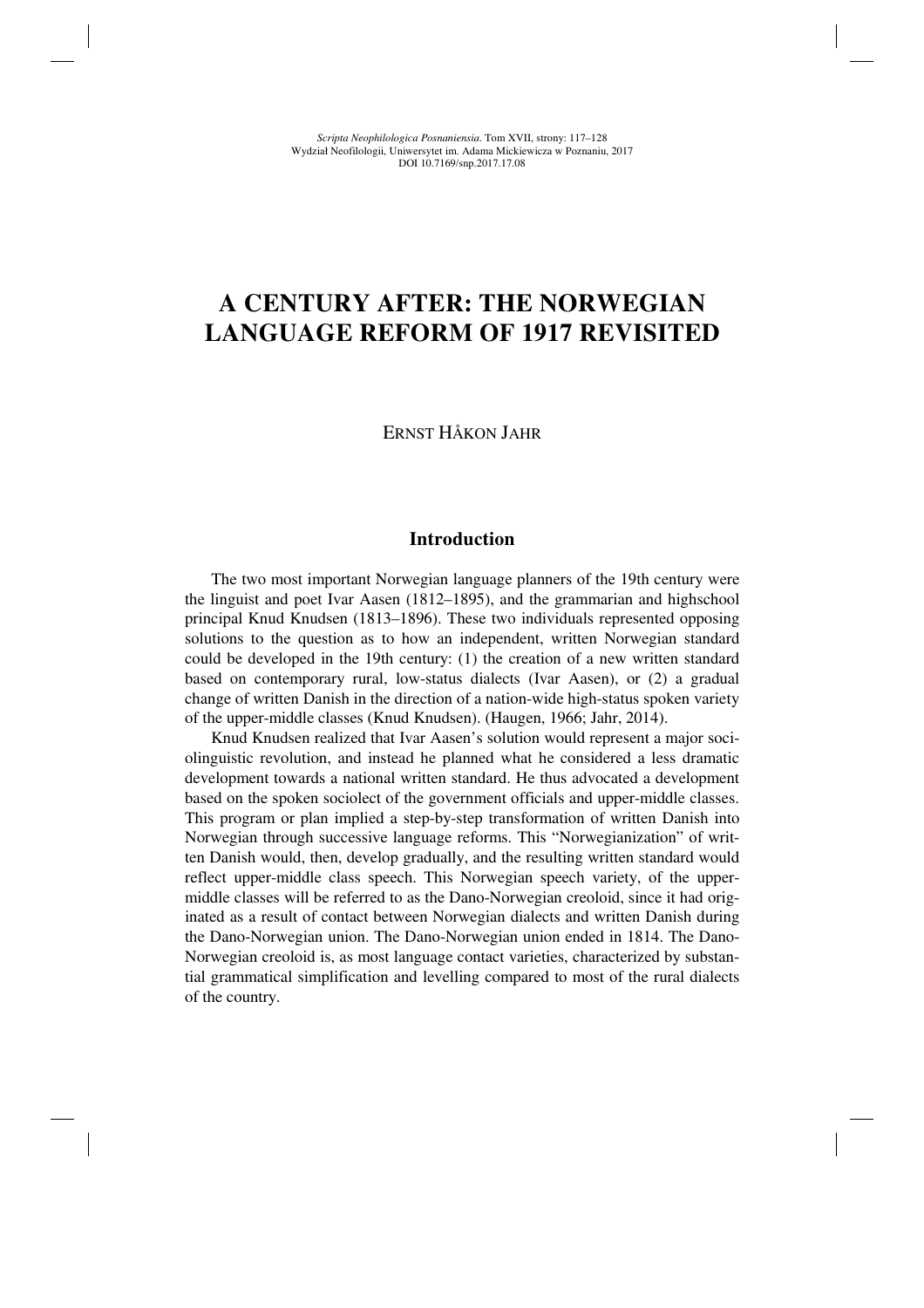Aasen and his subsequent followers completely dismissed the Dano-Norwegian creoloid as being "Danish". To them, only the grammatically more complex rural dialects represented a "true" national linguistic core on which to build a written Norwegian standard.

Ivar Aasen and Knud Knudsen thus proposed written standards with markedly different sociolinguistic bases. However, both solutions were pursued during the 19th and early 20th centuries. The social and political competition between them is known as the Norwegian language struggle. It has resulted in the current linguistic situation, with *Bokmål* (former *Riksmål*, from Knudsen's program) and *Nynorsk* (from Aasen's plan) as the two written standards of Norway today.

In the second half of he 19th century, Ivar Aasen's linguistic project soon became part of a national political program, adopted by the growing opposition of the rural population. Since this standard was based completely on local rural dialects, it became crucial to defend the use of the same dialects. Consequently, in 1878, Parliament passed a resolution with the intent to secure the use of local dialects in the schools. The local vernacular dialects of the pupils should form the basis of oral instruction in primary schools, and the teacher should as far as possible utilise the dialect of the region in his teaching. The fact that local dialects are more in use in all walks of life in present-day Norway than in any other European country finds at least part of its explanation in the 1878 ruling of Parliament. It laid the foundation for considering all the local dialects as "correct" and "nice", since it could and should be used in school. That neither then nor later did everybody agree fully with this view, but rather held the Dano-Norwegian creoloid to be the only spoken standard variety, is another matter. The 1878 decision later served as a reference point in the use of spoken language in the schools. The first of two big fights over oral language use in the schools appeared in 1912, the second in 1924. The outcome of these fights – (self-proclaimed) standard against local dialects – was decisive. It established for good the use of local dialects as the oral language in Norwegian schools. Since 1917, this principle has been included in the National School Act (Jahr, 1984).

In 1885, Parliament further decided to put Aasen's Nynorsk on an equal footing with the traditional written standard, Dano-Norwegian, i.e. Danish as it was written in Norway at the time. The 1885 Parliament decision was a tremendous victory for Aasen's Nynorsk program. It was followed up by another decision in 1892, when local school boards were given the authority to decide which of the two standards should be used in their school district. Soon local school boards started to introduce Nynorsk in many parts of the country. The Nynorsk movement was very much on the offensive, and this triggered the more conservative Dano-Norwegian advocates to organize, in order to fight the advances of Nynorsk and to defend the superior position of the Dano-Norwegian standard in society. Around the turn of the century and in the first decade of the 20th century, the language struggle thus hardened considerably, and the two parties opposed each other on almost every issue related to language.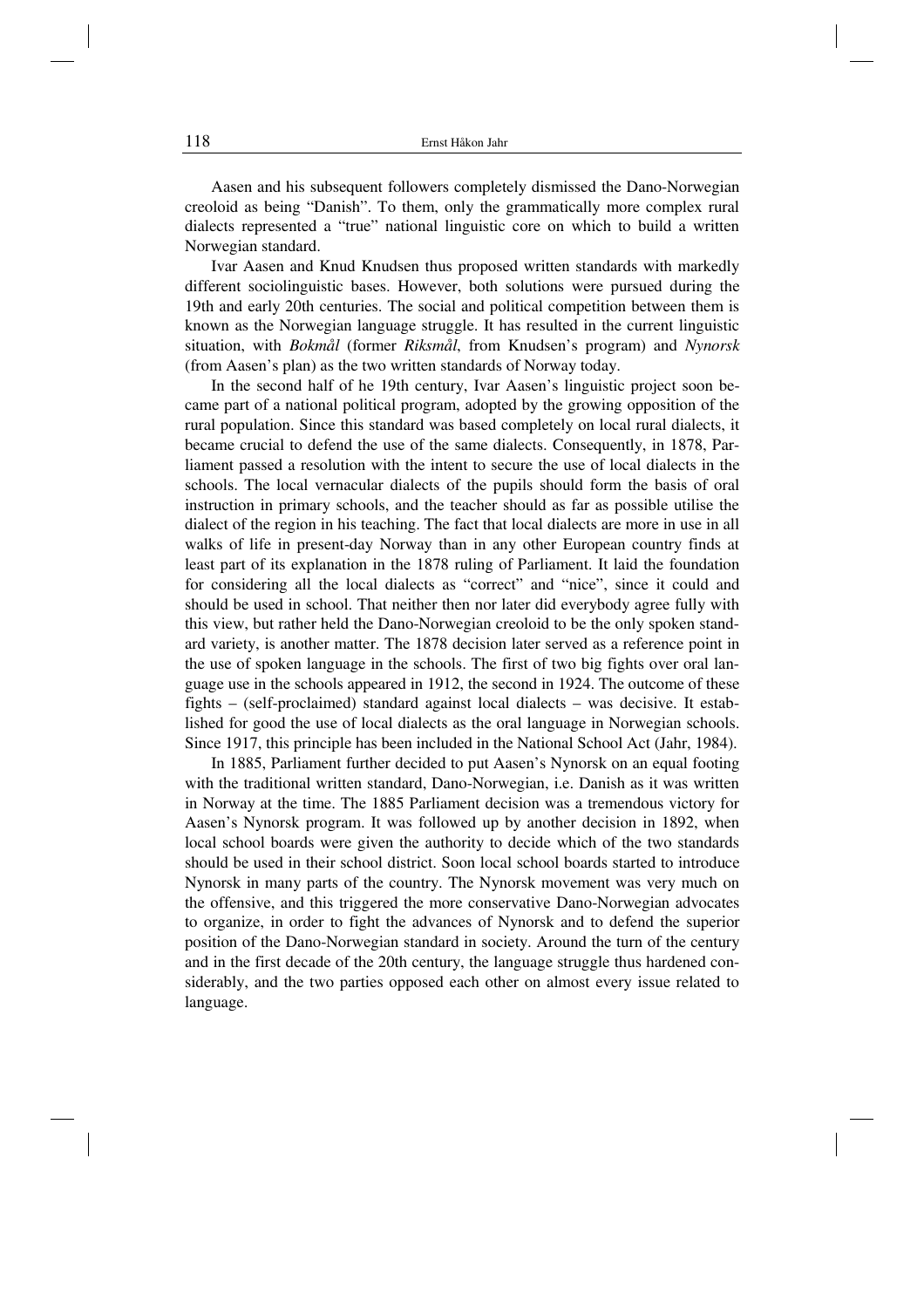In an important language reform of 1907, the Dano-Norwegian written standard changed considerably away from written Danish – and in the direction of the spoken upper-middle class creoloid. The 1907 reform of Dano-Norwegian constitutes the principal break with written Danish in Norway.

# **The decade after 1910**

In the second decade of the 20th century, the language conflict as well as the language debate in general changed considerably in character. The rural dialects of the central part of the South-East and their role in the development of the written standards came to play an increasingly important role in the debate. These dialects were sparsely represented in Aasen's Nynorsk standard, and did not at all come to the fore in Dano-Norwegian.

The demand that the south-eastern dialects should be given some prominence in the development of the written standards, resulted in 1916 in the establishment of a language political organisation: "Østlandsk reisning" [Eastern Norwegian Uprising]. This organisation was dedicated to furthering the eastern dialects in the language development, so as to ensure that they were allowed to impinge on the planning of the written standards. The new organisation also strove to make people in the eastern counties utilise and be proud of their local vernacular dialects. Neither the Nynorsk movement nor the Dano-Norwegian movement had shown any particular interest in these dialects before. (Jahr, 1978.)

Another important factor that contributed to changing the language political situation after 1910, was the view on and attitude to city and town popular dialects, basically working-class dialects. Until about 1910, the Nynorsk movement had paid little attention to these dialects. The common view among supporters of the Nynorsk movement was that city and town dialects were influenced by Danish and, in particular, by the upper-middle class creoloid. They could therefore not count as genuine Norwegian dialects. And if they – after all – *were* to be considered Norwegian (as opposed to Danish), they would still be so debilitated that they would have little or nothing to contribute to the standardisation of the Nynorsk written standard. This view coincided with the tenets of Dano-Norwegian supporters as regards these dialects. Dano-Norwegian advocates commonly thought that city and town dialects were nothing but vulgar and sloppy varieties of the Dano-Norwegian creoloid.

In view of the bitter and irreconcilable tone of the language conflict in the first decade and into the second of the 20th century, it hardly comes as a surprise that a third solution was proposed in addition to those favoured by the two chief antagonists. They both fought for a full and complete victory for their own standard, and, consequently, the total defeat of the other. Instead of this, a new question was raised: would it be possible to find a way out which *did not* imply the defeat of one of the two parties involved? Could both standards be saved in a Pan-Norwegian solution?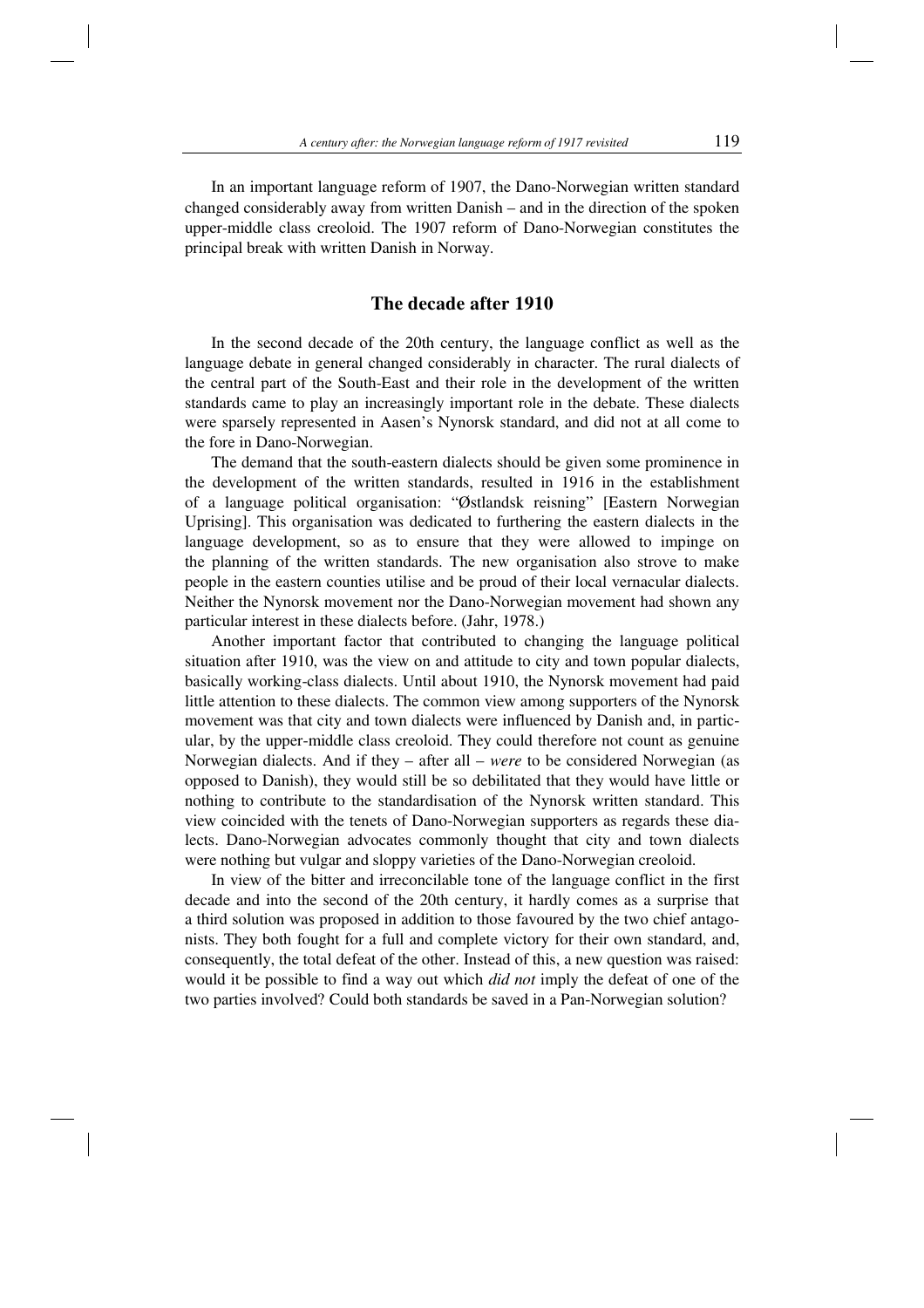#### **A breakthrough for the Pan-Norwegian idea**

The years between 1915 and 1917 saw a full breakthrough in Parliament for the idea of a Pan-Norwegian development through language planning. In these years, the Member of Parliament Johan Gjøstein (1866–1935) of the Labour party agitated relentlessly to give working-class urban dialects in schools a protected status by law. He insisted that these dialects, the workers' sociolects and *not* the upper-middle class creoloid, possessed the linguistic capacity to bridge the gap between the Nynorsk and the Dano-Norwegian written standard.

Protection by law was, as already mentioned, given by Parliament in 1917 to the use of these low-status urban sociolects in city and town primary schools. Two years before, 1915, the same protection by law had been granted to rural dialects, when used in primary schools. From 1917, then, both in country and in city and town schools, the use of local vernacular dialects were protected by the National School Act. The popular south-eastern dialects were postulated as bases for a future reconciliation, and finally for a merger of written Nynorsk and Dano-Norwegian. These popular dialects seemed to lend themselves to serving as practical linguistic bridges between the opposite camps. (Jahr, 1984.)

Both the supporters of Nynorsk and those of a future Pan-Norwegian solution could agree about the absolute defence of local popular dialects, rural as well as urban. Together, they formed a compact majority in Parliament. The popular dialects had to be preserved in order to ensure the ultimate aim of the language planning policy: one Pan-Norwegian written standard.

A serious weakness – not realised at all at the time – was the total absence on the part of the language planners as well as the politicians of an understanding and appreciation of the important and underlying sociolinguistic differences between the two written standards. In addition, the sociolinguistic divide between the uppermiddle class creoloid on the one side and *all* the rural and urban popular dialects put together on the other, was completely ignored by those in favour of the Pan-Norwegian solution. However, the sociolinguistic distance would soon prove to be far greater than the purely linguistic one.

## **The preparation for a new language reform, from 1913**

In 1913, Parliament allocated means for a language reform committee. Its mandate was to suggest changes in both standards, and, therefore, the committee consisted of members representing both Nynorsk and Dano-Norwegian. This committee, however, soon encountered serious internal disagreement, and when the chairman died in 1915, the Ministry of Church and Education appointed a new committee. This new committee worked fast, and submitted its recommendation in the late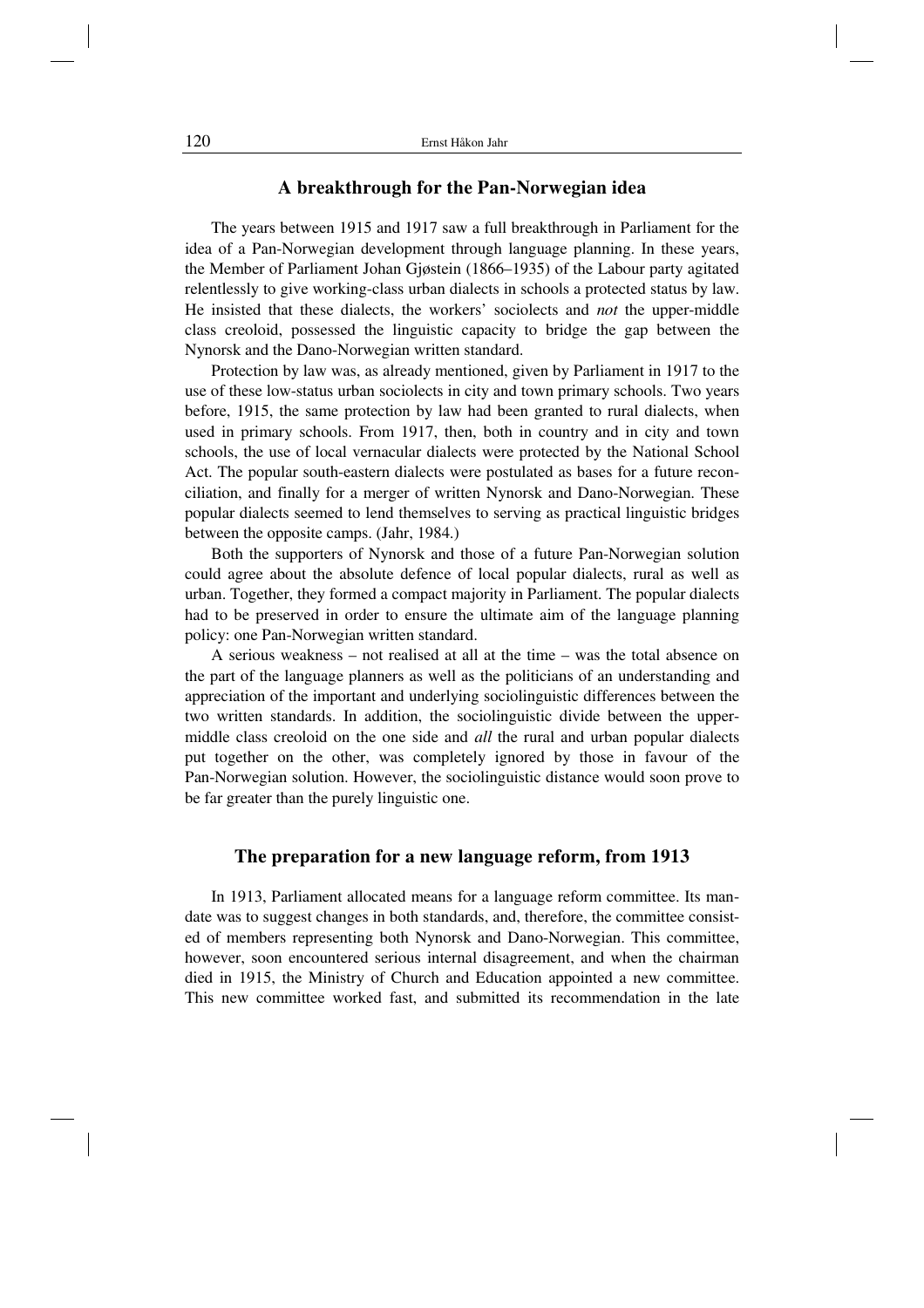autumn of 1917. Already on December 21st, the Government passed the new reform, ruling that the development of the written standards was to follow the recommendation of the reform committee.

#### **The first "Pan-Norwegian" attempt**

The 1917 reform represented the start of the language planning policy aiming at a fusion, an amalgamation of the two written standards. The final result envisaged was named "Samnorsk", Pan-Norwegian. The language planning method introduced and engaged for the Pan-Norwegian attempt, was to suggest various optional linguistic forms selected from, primarily, the eastern rural and urban dialects, thus fulfilling important demands put forward by the newly formed organisation "Østlandsk reisning". The optional new forms of both standards represented the concrete linguistic start of the program which aimed at unifying the two standards. The 1917 language reform was thus the first one which clearly pointed in the direction of a Pan-Norwegian future solution to the language question.

# **Conclusion of a language planning period**

From 1917, the language struggle changed dramatically. Up until then, the main competition had been between Nynorsk and Dano-Norwegian. The aim of the Nynorsk movement was to replace Dano-Norwegian with Nynorsk in all areas of society, with the ultimate goal that Nynorsk would end up being the sole standard in use. As the movement saw it, such a result would imply that the nation had finally succeeded in wiping out the entire colonial legacy of the 400-year-long Dano-Norwegian union. Up until 1917, many people held the view that the Aasen and the Knudsen programs were equally legitimate from a nationalistic point of view, and that, therefore, there should be a free competition between them. This was the view held by Knudsen himself, but it was, however, categorically rejected by the followers of Aasen. They did not accept that the Dano-Norwegian creoloid could serve as the linguistic expression of the Norwegian nation. From the end of the 19th century, the Nynorsk movement was successful in producing a steady increase in the use of their standard in society, especially in the schools and in literature.

The language reform of 1917 thus represents the conclusion of the first major language planning period of modern Norwegian. It started after independance from Denmark had been achieved in 1814. The period 1814–1917 had focussed on creating a national written standard for Norway. With the reform of 1917, it was obvious to most people that there now existed not one, but *two* standards which could be call Norwegian. Both of them were by now based entirely on spoken varieties found within the boundaries of the country.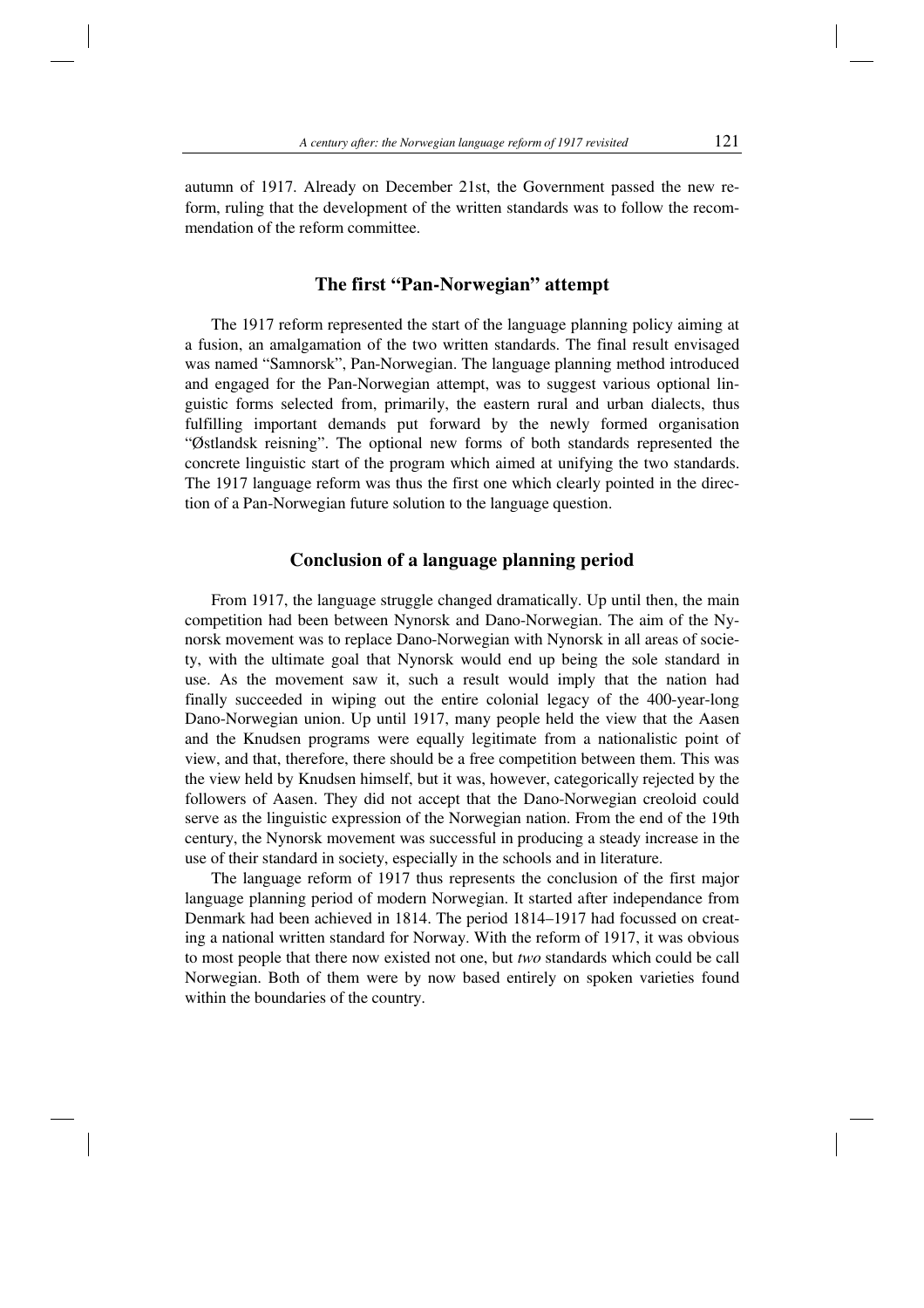# **Completion of what had begun with the reform in 1907**

The linguistic changes introduced into written Dano-Norwegian through the 1917 reform also represented a completion of the effort, which started with the 1907 reform, to make written Dano-Norwegian a reflection of the upper-middle class creoloid. With the changes in 1917 of (the former) Dano-Norwegian, we should now refer to it as it was commonly called at the time, *Riksmål*.

## **Two sociolinguistically different varieties of Riksmål**

In order to understand the conflict that followed in the years following the 1917 reform, it is important to be aware of the fact that the two varieties of Riksmål yielded by the reform were characteristic of opposite sides of the most salient sociolinguistic division of the Norwegian language community, i.e. that between educated uppermiddle class speech on the one hand and all the local rural and urban dialects on the other. Linguistically and socially – the latter being the most important – the difference was less between Nynorsk and the least traditional 1917 Riksmål variety than it was between the two Riksmål varieties.

This difference between the varieties of Riksmål may be represented as shown below. Notice that the 'optional' varieties of both standards overlap considerably. The idea was that this overlap constituted the first start of and pointed towards the future amalgamated standard:

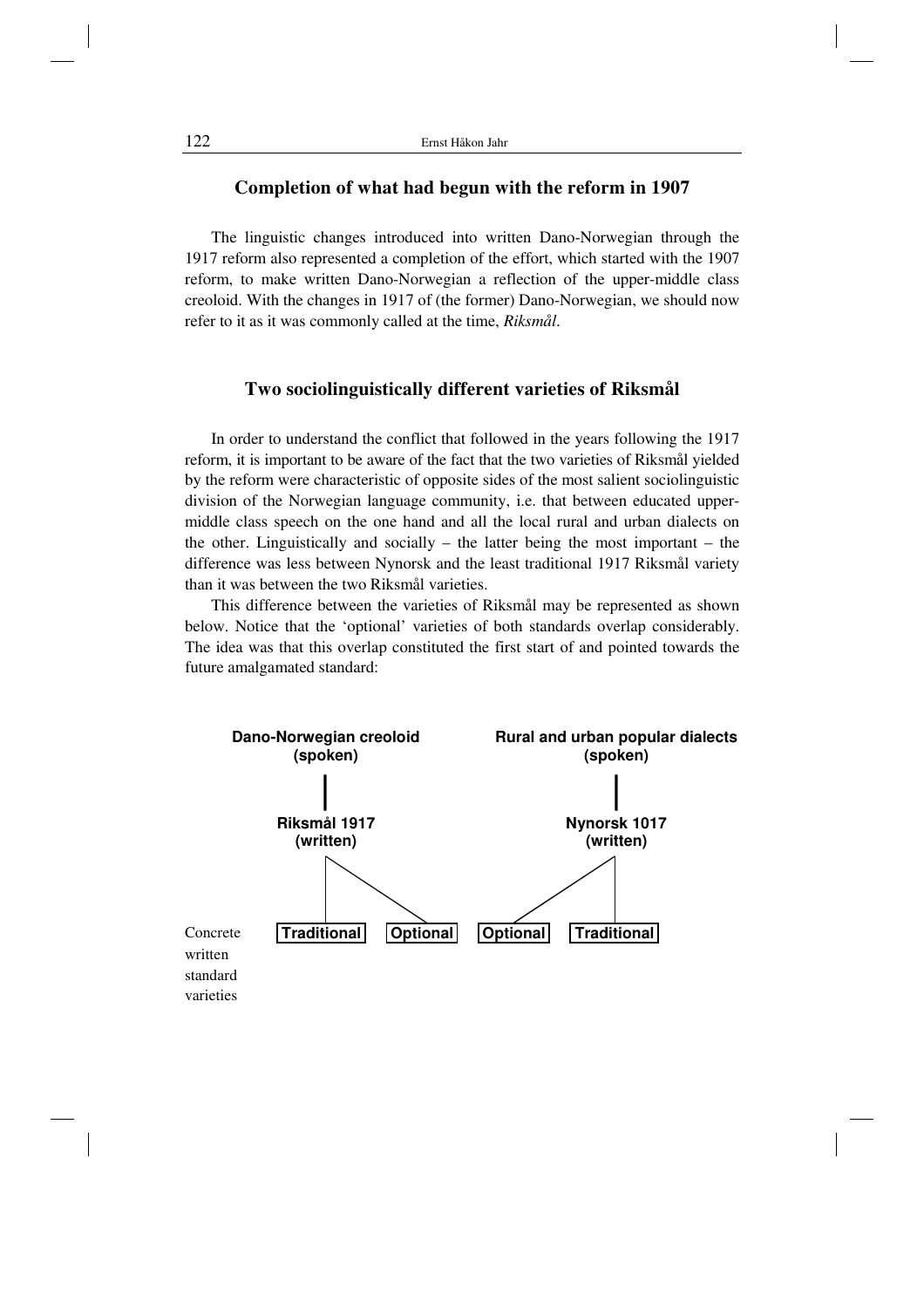#### **Four standards to choose from**

Both the Riksmål and the Nynorsk standard of 1917 were thus divided or split into two parts or varieties. Each of these four varieties could be considered as a complete standard of its own. One of the Riksmål varieties ('traditional') included no popular dialect forms, reflecting instead the Dano-Norwegian creoloid almost completely and in this way fulfilling Knud Knudsen's idea and program of the 19th century. The second part ('optional') was, however, considered extremely deviant, and was looked upon by those who opposed it, as representing an ultraradical political attack on the traditional written standard – with its frequent use of eastern rural and urban working-class dialectal forms and forms which coincided with those of Nynorsk.

The Nynorsk standard of 1917 was divided into a more western ('traditional') variety with the other leaning more towards the eastern dialects ('optional') and thus closer to the second Riksmål variety, the one which included eastern rural and urban dialect forms. Together, this situation presented the school boards around the country with the choice of not, as before, two written standards (Riksmål and Nynorsk), but in fact with four: *Traditional Riksmål*, *Optional Riksmål*, *Traditional Nynorsk*, *Optional Nynorsk*. The ministry instructed the school boards that they had to choose one out of the four as the variety which the pupils in their school district were to use in their written essays. This soon created a very complicated linguistic situation indeed, and subsequently, serious language conflicts arose in many local communities all around the country, but especially in the South-East.

#### **Some concrete linguistic changes in the standards**

While Nynorsk from the very start had a three-gender noun system, Dano-Norwegian and Riksmål followed Danish with a two-gender system. The spoken creoloid of the upper-middle classes also featured the two-gender system, with common gender alongside neuter.

The 1917 reform introduced the feminine gender in Riksmål. In 'traditional' Riksmål, the feminine gender was made obligatory in a few nouns connected with rural life and rural geography, e.g. *kraaka* 'the crow', *kua* 'the cow', *rypa* 'the grouse'. (In Dano-Norwegian these words would be written: *kraagen*, *koen*, *rypen*, showing the common gender ending -*en* instead of the feminine ending -*a*.) In 'optional' Riksmål, however, the feminine gender was allowed to be used in line with the noun system found in most rural and urban dialects. If used to its full extent, this represented a major change in the whole noun system of Riksmål.

Also, while the Dano-Norwegian creoloid featured -*et* as a marker of past tense, most dialects, and Nynorsk, used -*a* as the marker. The dialect and Nynorsk marker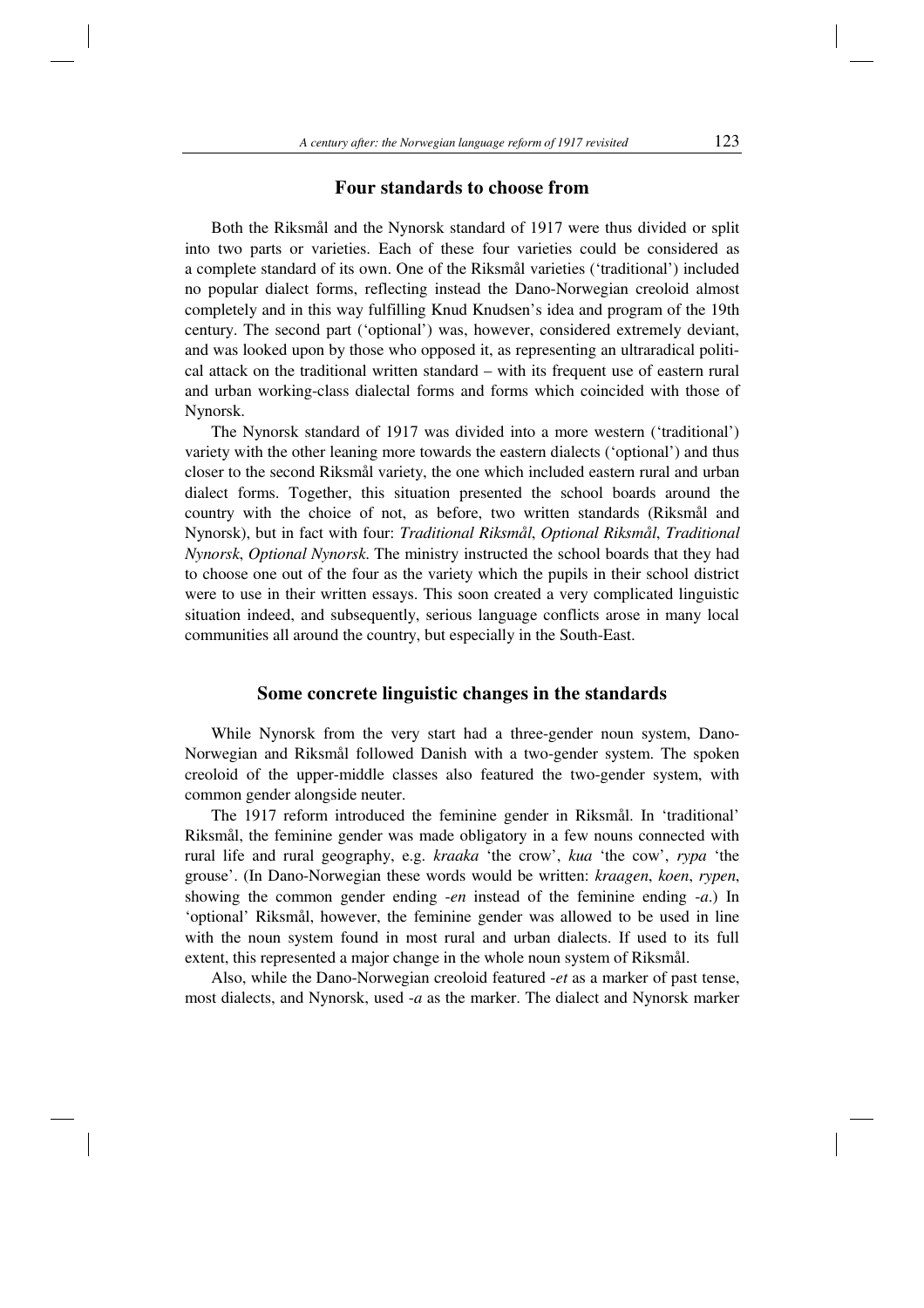was introduced to the 'optional' Riksmål variety in the 1917 reform: Instead of *kastet* 'threw' (which continued to be the form used in the 'traditional' variety), the 'optional' variety had *kasta*, making it identical with the Nynorsk form.

If one chose the 'optional Riksmål' variety, and used the noun system with the feminine gender to its full extent and added the past tense marker -*a* instead of -*et*, the resulting standard looked indeed very different from Riksmål (or rather Dano-Norwegian) prior to 1917.

The main change in 'optional Nynorsk' was a simplification of the feminine gender system. In Nynorsk, Ivar Aasen had introduced a system of strong and weak nouns, and with different definite markers, e.g. in the singular: *ei bygd* – *bygdi*  $($  = strong feminine noun, 'a parish – the parish') vs. *ei visa* – *visa* (= weak feminine noun, 'a song – the song'). The 1917 reform abolished the difference between strong and weak feminine nouns, giving them both the same definite article, e.g. in the singular: *ei bygd* – *bygda*, *ei vise* – *visa*. This simplified system coincided with a clear majority of the dialects, and thus the change did not contradict the very principle for Nynorsk: that it is completely based on the popular dialects.

From the examples given here, it is clear that 'optional Riksmål' and 'optional Nynorsk' were considerably closer to each other linguistically than 'traditional Riksmål' and 'traditional Nynorsk' were. In the eyes of the language planners (the language reform committee) and of the politicians (of Parliament), it was the 'optional' varieties that pointed to the future, to the amalgamation of the two standards, to one Pan-Norwegian standard only, to *Samnorsk*.

#### **The sociolinguistic consequences**

A vast sociolinguistic difference could now be observed within official written Riksmål itself. The way which the 1917 reform was implemented by the central and local authorities around the country created a language struggle which has no parallel prior to or after 1917 when it comes to intensity and hostility, especially in many local communities in the south-eastern part of the country.

Prior to 1917, the language conflict was about the use of either Dano-Norwegian or Nynorsk. After 1917, there developed a fierce sociolinguistic conflict within written Riksmål, between the two parts or varieties where the first one ('traditional') represented the spoken Dano-Norwegian creoloid (the variety which contained the least linguistic deviation from former written Dano-Norwegian). The other ('optional') represented popular dialects, rural and urban, and was the variety which contained the most linguistic changes from the older Dano-Norwegian. We may therefore say that the social dimension of the conflict between Dano-Norwegian and Nynorsk until 1917 was from that year also present even *inside* official Riksmål, and it was given expression in the two different varieties of that standard.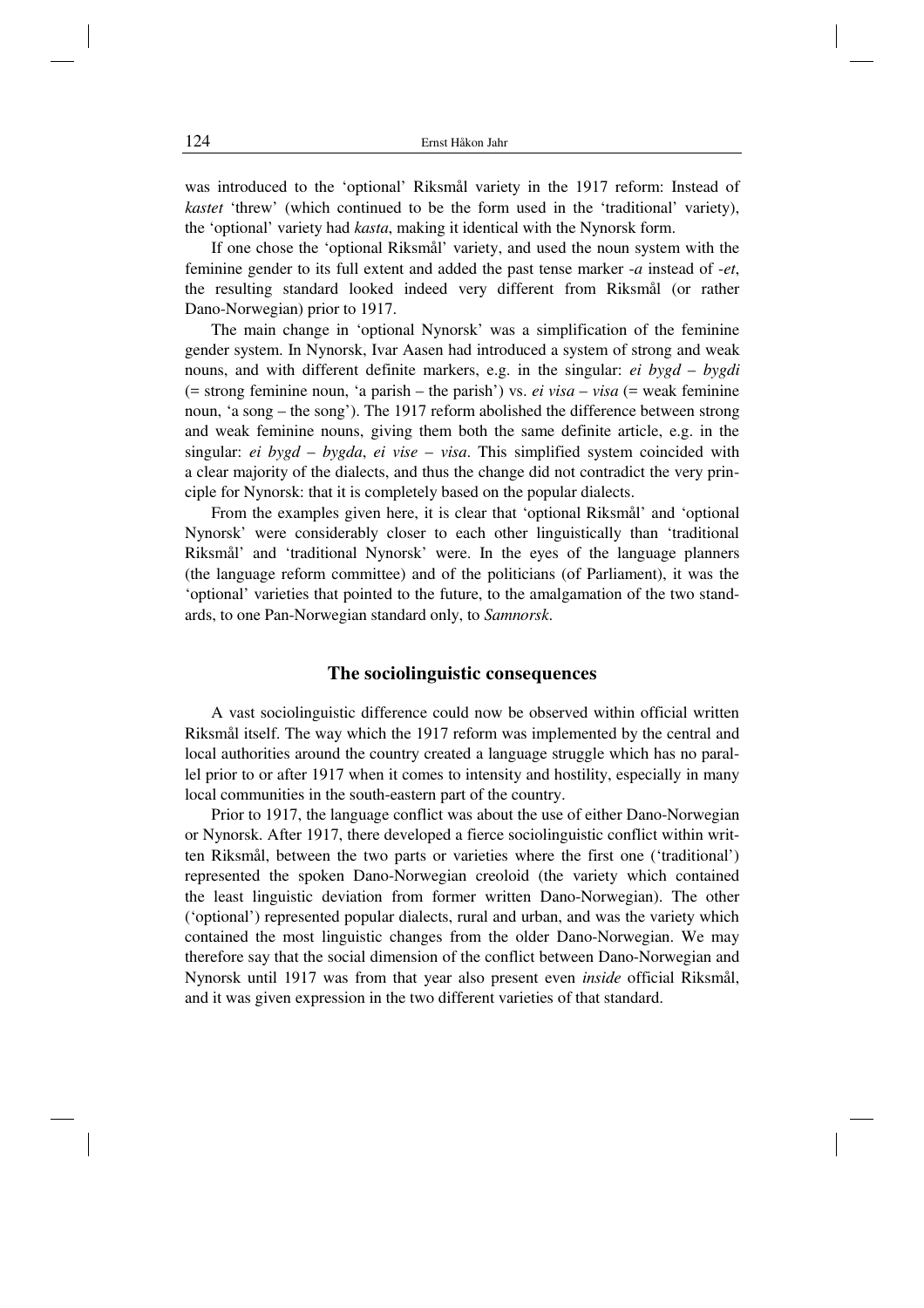The words employed by opponents regarding the 1917 reform leave little doubt that the reaction was solely based on a social and political assessment of what had been done to Dano-Norwegian/Riksmål by this reform. Nobody protested against "the Norwegianization" of the standard – which was given as the raison d'être of the reform by the language planners, the committee, who had prepared it – but rather against the "vulgarization", the "rape of our language", and the "Bolshevication" of the standard (note that the reform was passed by the state Government on December 21st, less than two months after the Bolshevic revolution in Russia).

#### **The sociopolitical content of the 1917 reform**

The terms "vulgarization", "rape", "Bolshevication" give a clear sociopolitical message: with the south-eastern words and linguistic forms now introduced as optional (to the individual writers) in Riksmål, the political class struggle, represented by the Labour party and a growing working class, was being introduced as a wedge into the main written standard of the country (Riksmål). "Culture" and "education" were more under threat than ever, it was argued. Parallel to the Bolshevik revolution in Russia in 1917, a sociolinguistic revolution from below had taken place in Norway that very same year, it was claimed.

The misunderstandings and confused public discussions that followed in 1918 and in the following years have continued to cause difficulties for those who have subsequently tried to understand and describe the reaction to the 1917 language reform. These reactions can in fact only be understood in a sociolinguistic context, in which – as we now understand – small linguistic differences may signal wide social divides and important borderlines between quite different social groups (Tryti, 1953).

To pursue a language planning policy aiming at producing a single united written standard, one had to accept and argue that the two existing written standards should be adjusted towards each other through several new language reforms. But because speakers of the Dano-Norwegian creoloid found their spoken variety reflected almost completely in one of the variants of the written Riksmål standard of the 1917 reform ('traditional Riksmål'), they saw no reason whatsoever to accept further alterations to written Riksmål.

# **The Pan-Norwegian plan, how to proceed?**

It soon proved that it was one thing to imagine a Pan-Norwegian solution, but quite a different one to find a concrete language planning policy to pursue in order to arrive at such a result. As mentioned above, the rural south-eastern and the towns'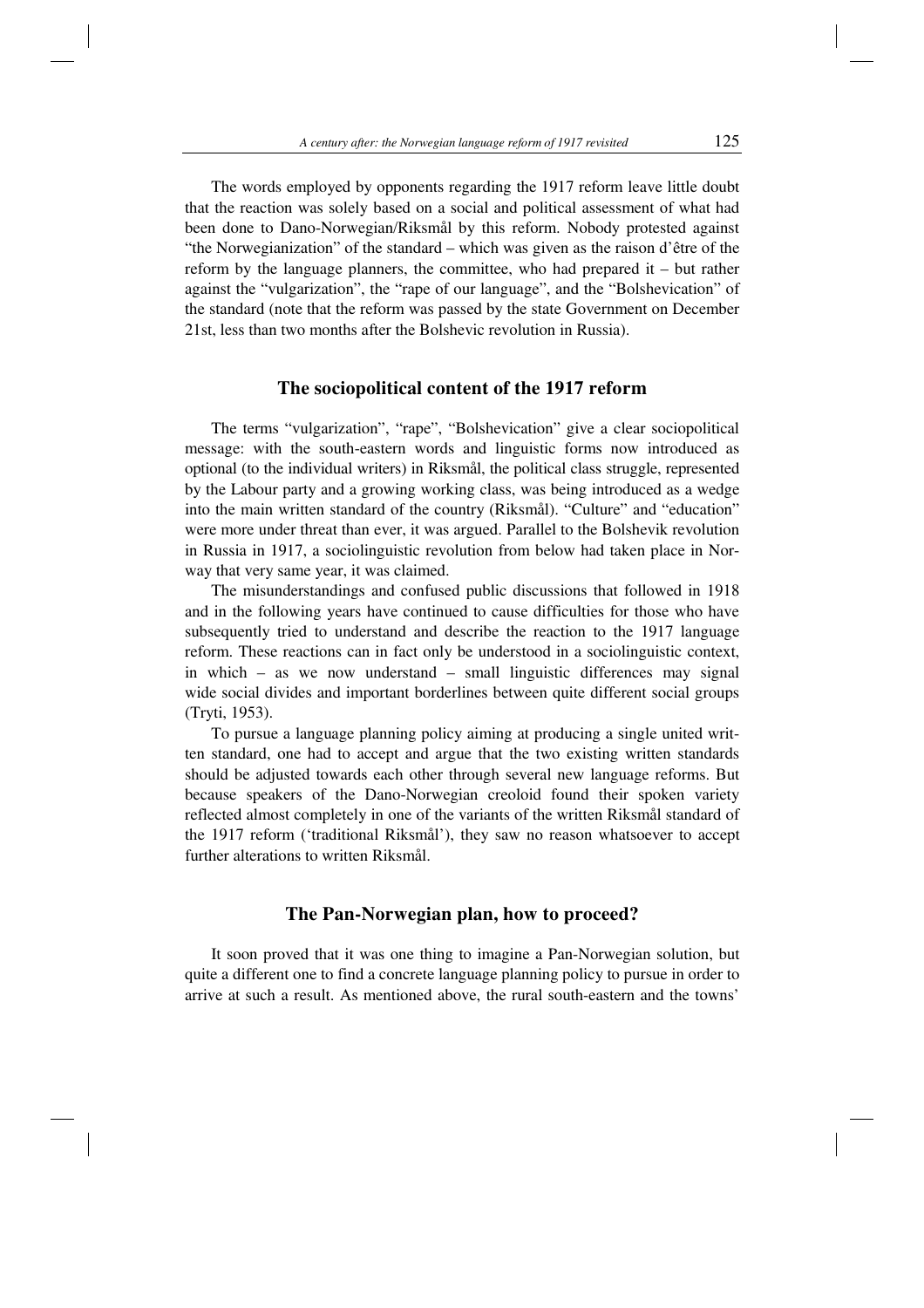working class dialects both seemed to lend themselves to serving as practical linguistic bridges between the opposite camps. Some claimed that the South-East region, with its linguistically more modern dialects compared to those in the western part of the country (the western part therefore having been especially important to Ivar Aasen's work), had a historical role to play in furnishing the written standards with sufficient linguistic material in order to bridge the division between "the western Nynorsk" and "the urban Riksmål". The next substantial Pan-Norwegian effort was made with the sociolinguistically unique 1938 reform (cf. Haugen, 1966; Jahr, 2014).

#### **Parliament's role**

Parliament decided the fate of the 1917 reform in 1919 after a several-day-long debate. Earlier, e.g. in 1901 for Nynorsk and 1907 for Dano-Norwegian, Parliament did not discuss the reforms. They were passed by Government, and were not debated in Parliament at all. The 1917 reform represents an important change here. The reason was that the governing party (the Liberal Left Pary) lost its majority in Parliament in the national election in the autumn of 1918, and could only continue as a minority government. This opened up for various attacks from the opposition (the Conservative Right Party). The language question here presented itself as a very suitable topic for the opposition to exploit. The harsh reactions in society to the dramatic outcome of the 1917 reform – especially for the schools in central parts of the country – gave the opposition a good deal of ammunition for its attacks on the Government, and especially on the Minister of Church and Education, Jørgen Løvland (1848–1922). After the long debate in Parliament 1919, the minority government – and the 1917 reform – was saved by the smallest margin possible: the double vote of the Parliament President.

# **Parliament in control ever since**

Since then, it has been taken for granted by everybody that Parliament always has the last say in new language reforms. In 1938, 1959, 1981, 2005 and 2012 – years which after the language debate in Parliament 1919 saw new language reforms – the reforms were always passed by Parliament. This practice was perceived as something obvious. However, this seems to be quite unique to Norway – that Parliament debates and passes concrete language reforms including, i.a., orthographical as well as morphological changes in the written standard. And not only that, in 1951, Parliament passed a regulation concerning Norwegian's way of counting figures above 20. (The pre-1951 way was with numbers before the tens. After 1951, it was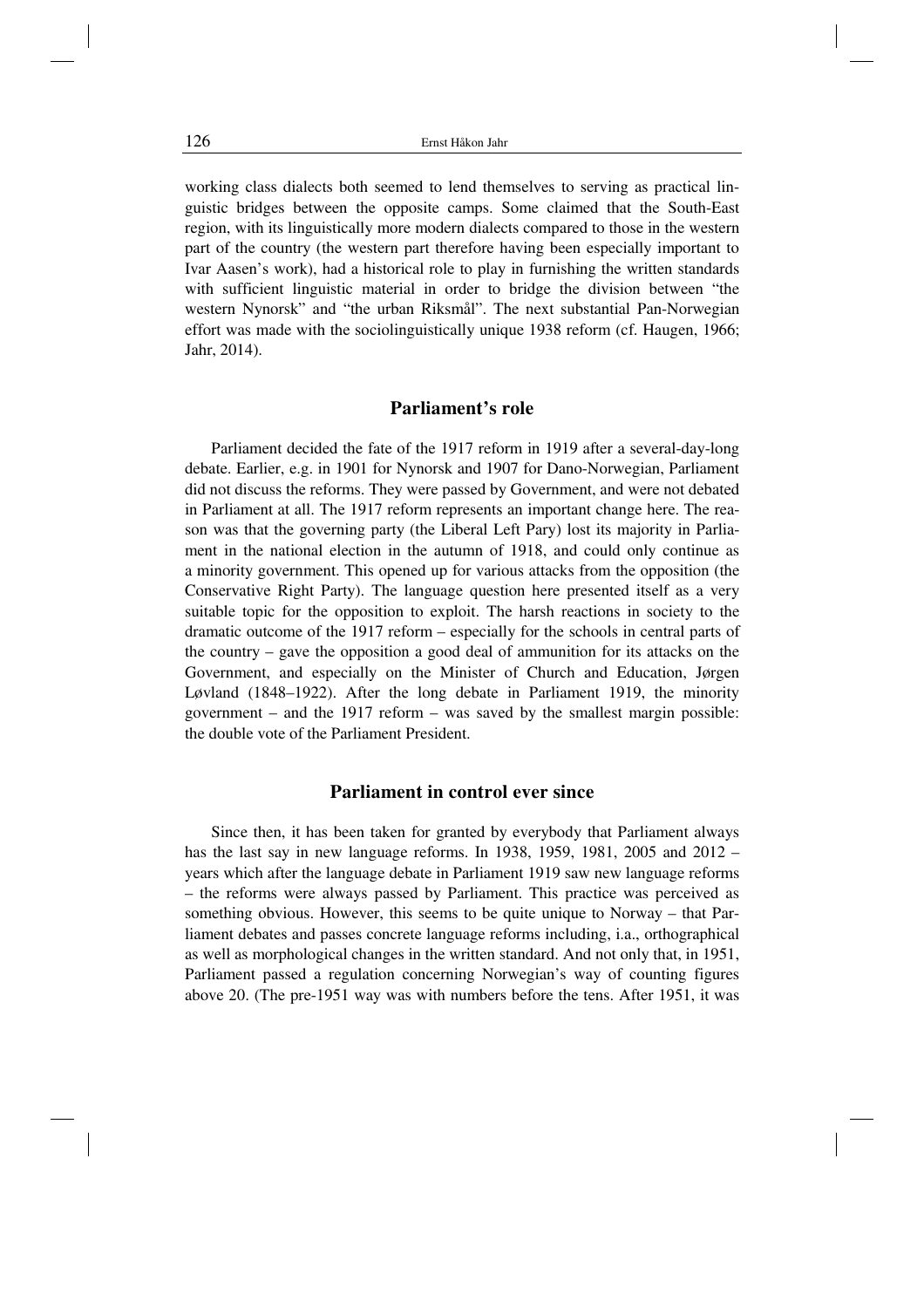supposed to be the tens before the numbers. That was decided by Parliament through a majority decision that year. The result today is that both methods of counting are in use, and distributed according to well-known sociolinguistic patterns, cf. Jahr, 1989).

This Parliament control over language planning down to the smallest orthographic details can be seen as proof of how political the language question has been in Norway from around the middle of the 19th century. Every little detail had to be decided on politically. However, parliamentary control has been most salient the last 100 years, and starting, as we have seen in this paper, with the reform passed by Government in 1917 and subsequently accepted by Parliament 1919 (albeit with the slightest margin possible).

#### **Conclusion, the 1917 language reform revisited in 2017**

The language reform which was passed by the Government 21 December 1917 (and finally confirmed by Parliament in 1919) was remarkable in several ways. It was the first reform to apply to both standards, and the changes introduced represented the important start of the Pan-Norwegian language planning policy, aiming at a future amalgamated written standard.

The language planning method implemented to direct the standards in a Pan-Norwegian direction was to introduce in both standards, as optional to the individual writers, south-eastern rural and urban working class dialect forms. These linguistic forms were believed by language planners of the time – as well as by influential politicians in Parliament – to be the linguistic materials on which one could base a future Pan-Norwegian written standard.

The paramount importance of the big sociolinguistic divide between these rural and urban spoken dialect forms and the equivalent forms found in the Dano-Norwegian spoken creoloid of the upper-middle classes was by far given enough appreciation. Therefore, the fierce reaction that followed in the subsequent years after the reform came as a total surprise to many of the language planners as well as the Pan-Norwegian supporters.

One additional important outcome of the 1917 reform came as a response to the widespread opposition it created in society. In 1919, the 1917 reform was debated for several days in Parliament, and from then on, it was taken for granted that every subsequent language reform had to be debated and finally passed by Parliament. Thus, Parliament became the deciding body for language planning in Norway. The following reforms in 1938, 1959, 1981, 2005 and 2012 were all passed by Parliament. However, this unique practice began as a political outcome of the remarkable 1917 reform, exactly one century ago this year.